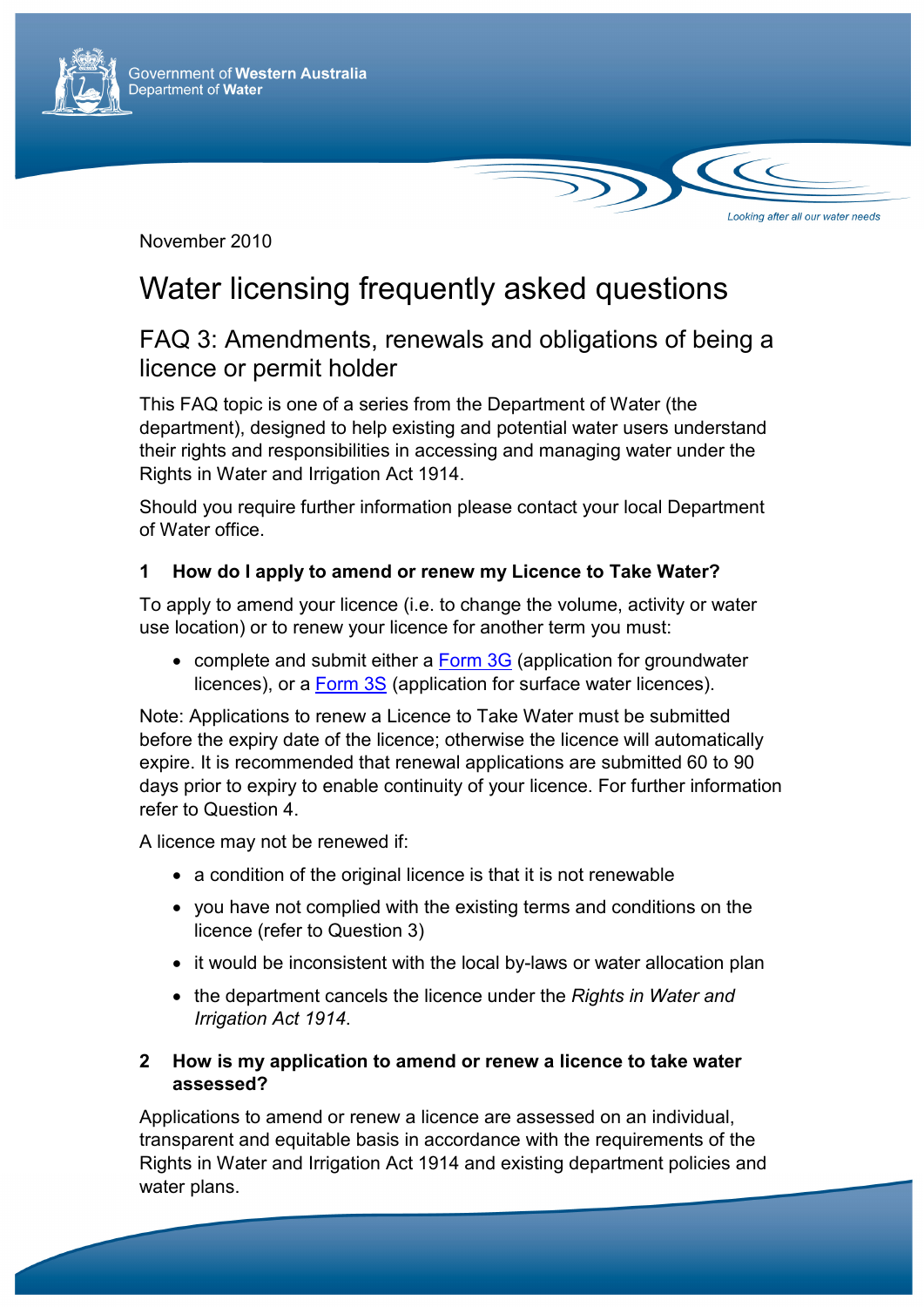To complete the assessment of the application, the department may require further information to support your application. This may include:

- preparing an operating strategy or water conservation/efficiency plan
- providing proof of legal access to the land
- gaining approvals from other agencies (where needed)
- advertising your application (refer FAQ 2: Water licensing and how you can apply).

Note: All applications are processed in the order in which they are received ('first-in first-served').

No two applications are the same and may require different levels of assessment.

A site survey of the licensed property may be required as part of the assessment process. This is an opportunity to voice any queries or future plans you may have in regards to your licence.

You must adhere to the existing terms and conditions on your licence until the department has completed its assessment of your application and you have been notified in writing of the department's decision.

For further information on the assessment process refer to (FAQ 2: Water licensing and how you can apply).

#### **3 My licence to take water is due for renewal but I haven't completed the development as per my licence condition. Will my licence be renewed?**

You will need to provide the department with evidence of the extenuating circumstances and provide reasons as to why your development has not been completed within the required timeframe. This evidence will be taken into consideration when assessing your application. If the department considers your evidence as insufficient, it may propose to recoup unused entitlements or amend or cancel the licence.

For further information refer to Statewide policy no. 11: Management of unused licensed water entitlements.

#### **4 My Licence to Take Water has expired. What are my options?**

If your licence has expired and you plan to access the same or an amended amount of water you must apply for a new Licence to Take Water (refer FAQ 2: Water licensing and how you can apply), or you may be liable to be prosecuted for unlicensed water use.

Note: If your water resource area has reached its allocation limit, a new licence to take water may not be granted and trading or leasing water via an agreement may be your only option (refer to FAQ 4: Transfers, trades and agreements).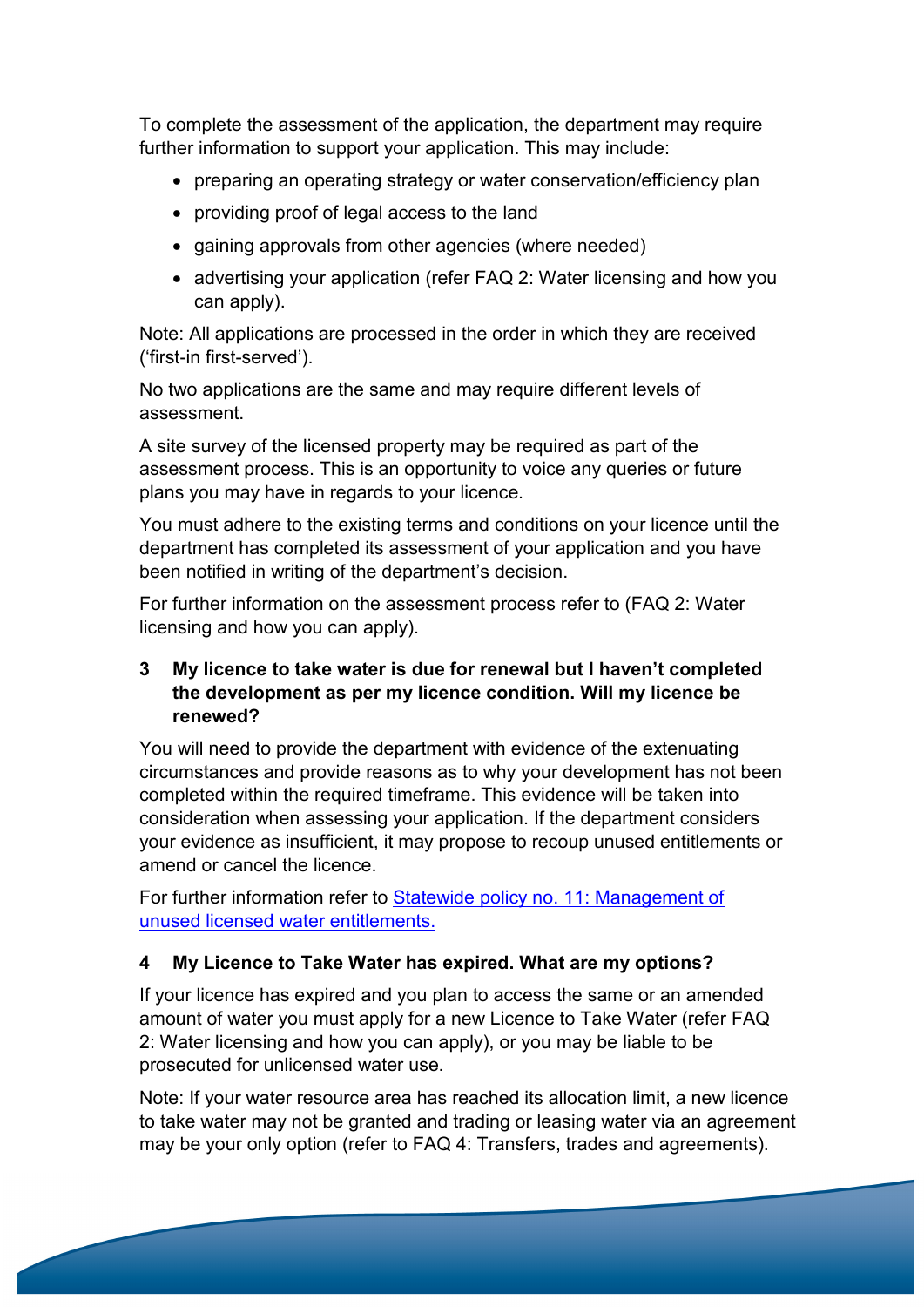#### **5 My legal access to the land has ceased. What are my options?**

If your legal access to the land has ceased (e.g. you have sold your property) you must inform the department within 30 days of settlement of your intention to either:

- surrender the licence or apply to delay the termination of the licence (by submitting a  $F<sub>om6</sub>$ -Notice that licence holder is not or may not be eligible to hold a licence
- apply to transfer the licence to another property in the same water resource area, provided you are the legal land holder
- apply to transfer the licence to the purchaser of your property
- apply to trade the licence to another landholder within the same water resource area and aquifer.

For further information please refer to FAQ 4: Transfers, trades and agreements.

#### **6 I have a licence to take water. What are my obligations?**

As a licensee it is important that you:

- read the conditions of your licence carefully and comply with them, as there are penalties for failing to do so
- keep your licence in a safe place; it is a valuable legal document (as per land title)
- take note of the expiry date; it is your responsibility to apply to renew the licence prior to its expiry
- use water efficiently and responsibly, minimising impacts on the water resource
- contact the department as soon as possible if you do not understand your licence or, if any significant change in circumstance occurs during the licence period

Where metering is a condition of the licence you must:

- familiarise yourself with the conditions on your licence that relate to installing, maintaining, reading and submitting your water meter readings.
- report any issues with department owned metering equipment to the department immediately.

For more information refer to Strategic policy 5.03: Metering the taking of water.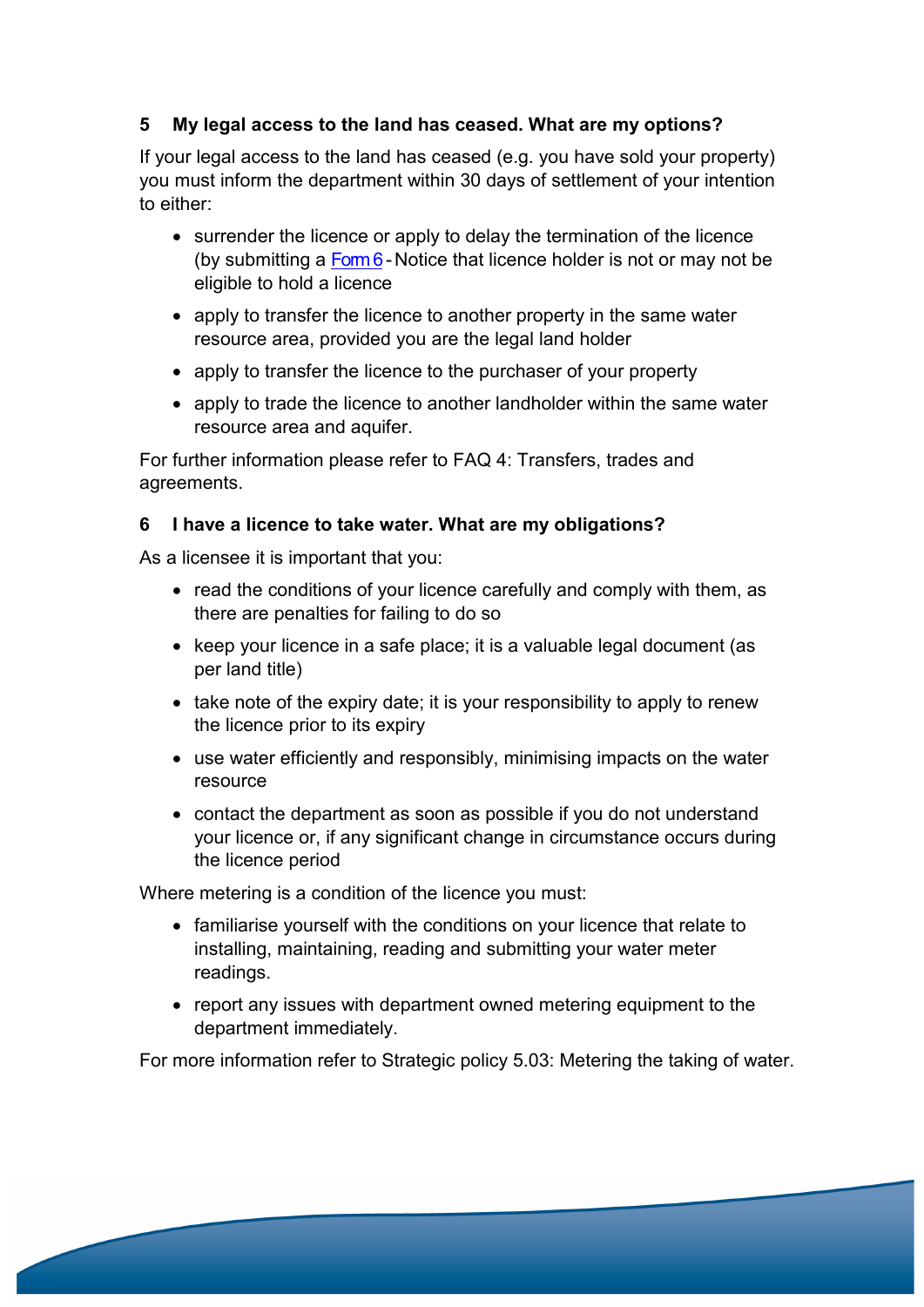#### **7 I have a licence to construct or alter a well, and/or a permit to interfere with bed and banks. What are my obligations?**

Ensure you understand and comply with all conditions on your licence or permit.

Ensure the contracted driller has the correct class certification to be drilling and constructing your bore, refer to the condition on your licence.

Submit the required bore log – Form 2: Information to be provided on completion of a non-artesian well or Form 2a: Information to be provided on completion of an artesian well to the department within one month of the new or replacement bore being completed.

Install a water meter when required, maintain it in good condition and ensure it operates accurately.

Keep the licensed or permitted works, facilities and equipment in good order.

Contact your local Department of Water office before carrying out maintenance or emergency work on a bore or permitted facilities

#### **8 If I fail to meet my obligations as a licence or permit holder, what are the penalties?**

Penalties for failing to meet your licensing obligations may include:

- the cancellation, suspension or amendment of a licence or permit.
- the issue of a direction to carry out specific works or limit you from taking water.
- prosecution which may result in the payment of fines.

If you are unable to comply with or do not understand any of the terms or conditions of your licence contact your local Department of Water office to discuss your situation.

#### **9 In what situation would the department amend, suspend or cancel my licence or permit?**

The department may propose to amend, suspend or cancel your licence or permit for various reasons, including:

- where authorised actions (licence or permit use) have detrimental effects on others
- to protect the water resource from unacceptable damage
- to protect the environment from unacceptable damage
- to prevent serious damage to life or property.
- if the water entitlement on the licence has consistently not been used.